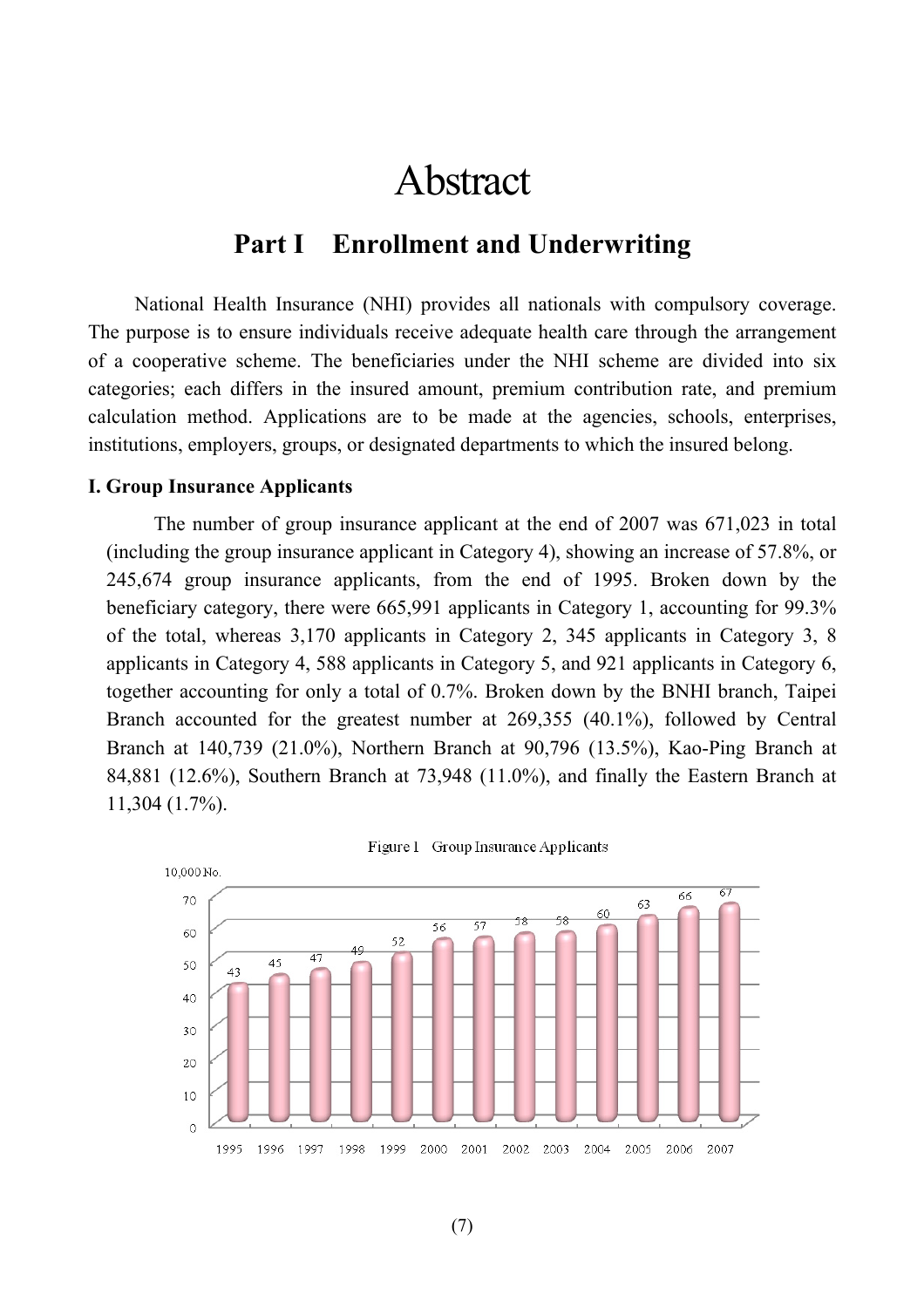

Figure 2 Group Insurance Applicants by BNHI Branch

# **II. Beneficiaries**

National Health Insurance is a compulsory social insurance scheme. The purpose is to enhance the health of all nationals and fair access to medical treatments. At the present, with the exception of those in the corrective institutions, all nationals are covered under the insurance scheme. As of the end of 2007, the number of beneficiaries in the NHI scheme had reached 22,803,048 individuals, showing a growth of 19.2% from 19,123,278 individuals at the beginning of the NHI scheme in 1995.



Figure 3 Beneficiaries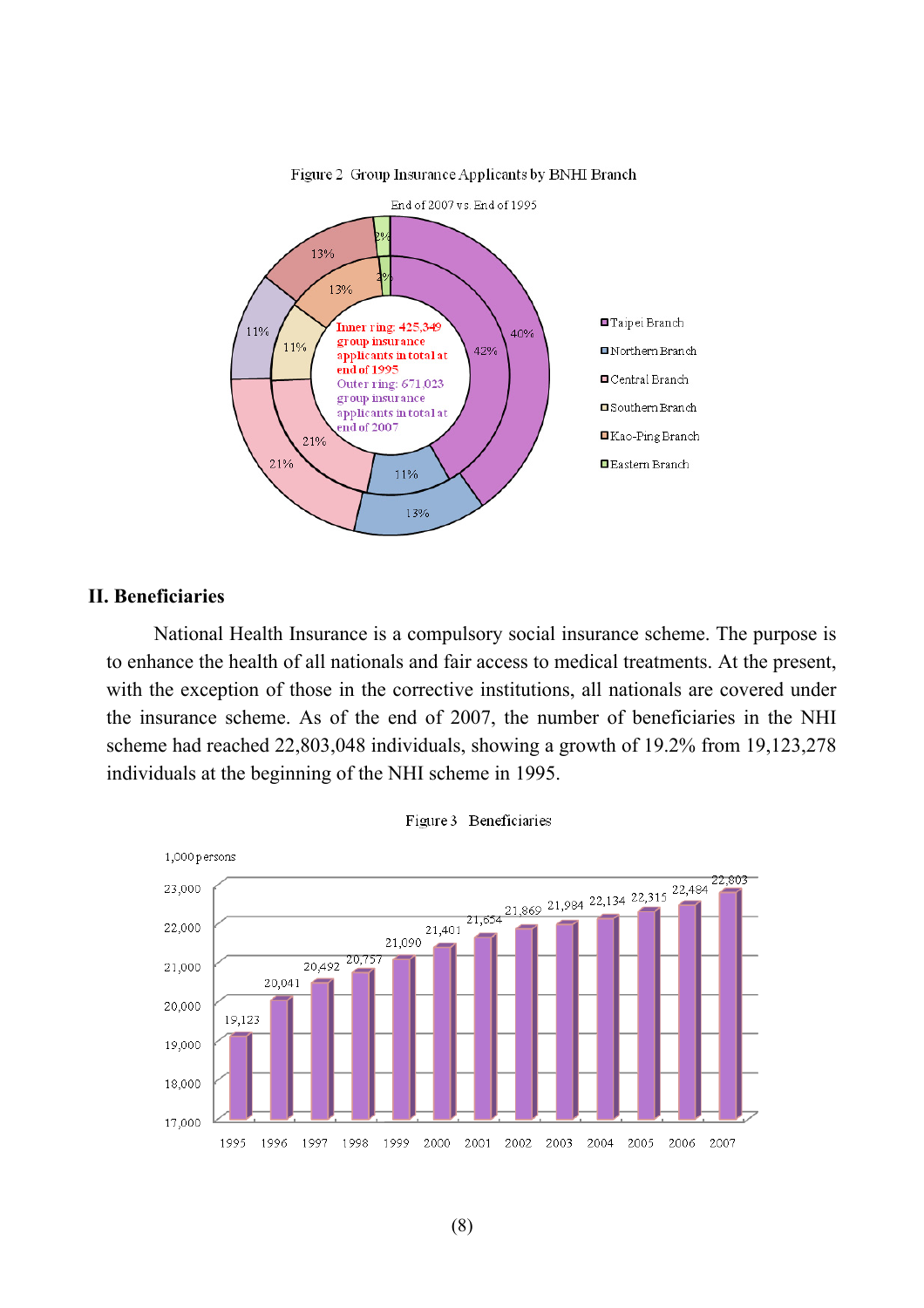The number of the beneficiaries at the end of 2007 was 22,803,048 individuals in total (including the beneficiaries in Category 4), 14,076,979 individuals (61.7%) were the insured and 8,726,069 (38.3%) were dependents. Broken down by gender, 11,387,207 individuals (49.9%) were male and 11,415,841 (50.1%) were female. Broken down by the beneficiary category, Category 1 was the largest group with 11,993,100 individuals (52.6%), followed by Category 2 with 3,775,260 (16.6%), Category 3 with 3,036,617 (13.3%), Category 4 with 173,413 (0.8%), Category 5 with 221,916 (1.0%), and Category 6 with  $3,602,742$  (15.8%). Broken down by age, age  $25~29$  was the largest group with 2,072,669 individuals (9.1%) followed by age 30~34 with 1,911,264 (8.4%). For male beneficiaries, age 25~29 was the largest one with 1,006,761 (8.8%) followed by age 40~44 with 934,081 (8.2%). For female beneficiaries, age 25~29 was the largest one with 1,065,908 (9.3%) followed by age 30~34 with 981,140 (8.6%). Broken down by BNHI branch, Taipei Branch accounted for the greatest number at 8,373,104 (36.7%) followed by Central Branch at 4,140,770 (18.2%). Eastern Branch accounted for the smallest one at 504,744 (2.2%).

#### Figure 4 Beneficiaries by Age and Gender

#### End of 2007

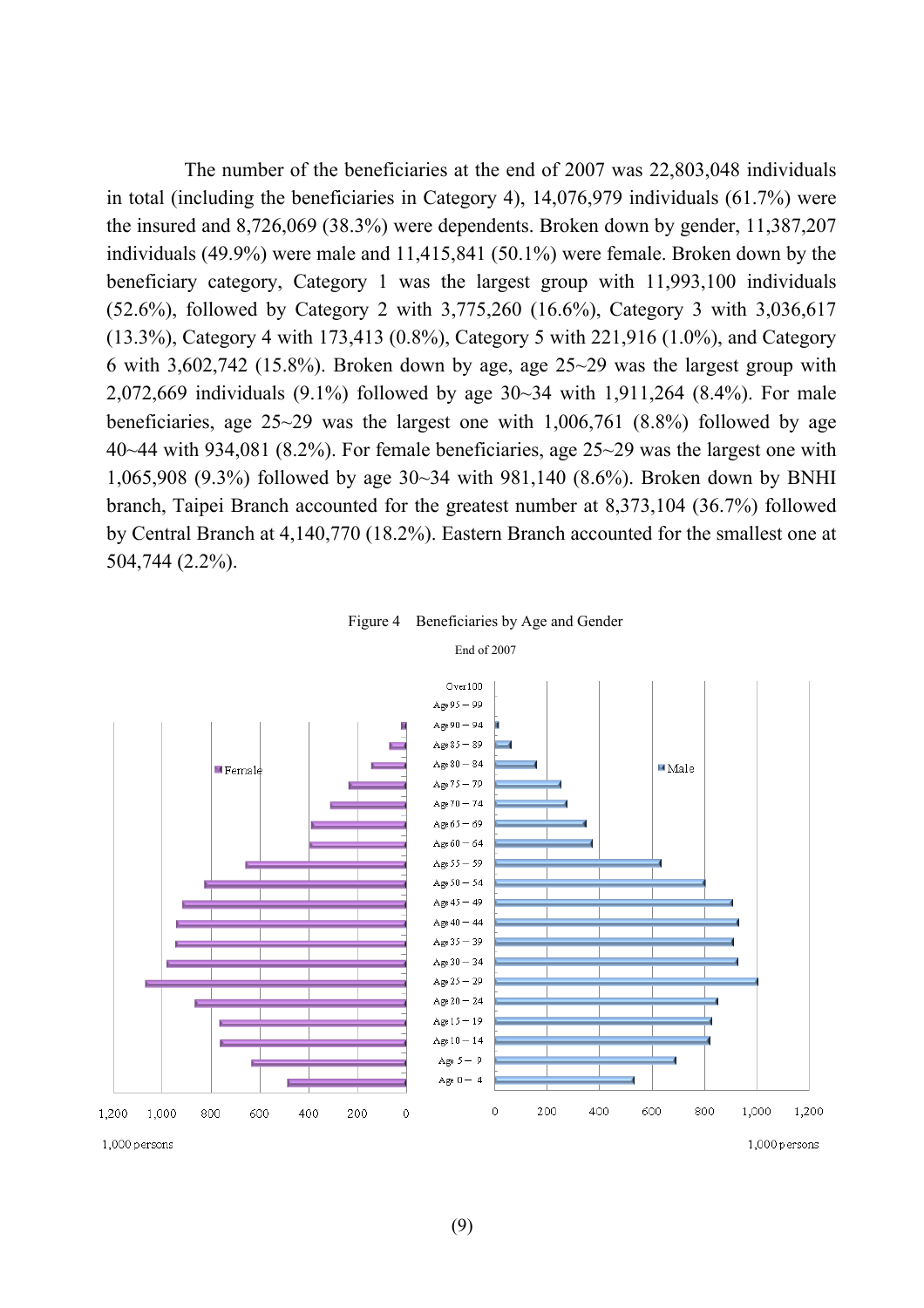

#### Figure 5 Beneficiaries by BNHI Branch

When compared to the end of 1995, the proportion decreased by 1.8 percentage points in Category 1, by 4.5 percentage points in Category 2, by 2.3 percentage points in Category 3, and increased 0.4 and 8.2 percentage points in Category 5 and Category 6 respectively. The proportion of the disadvantaged minority groups had increased substantially.



Figure 6 Beneficiaries by Beneficiary Category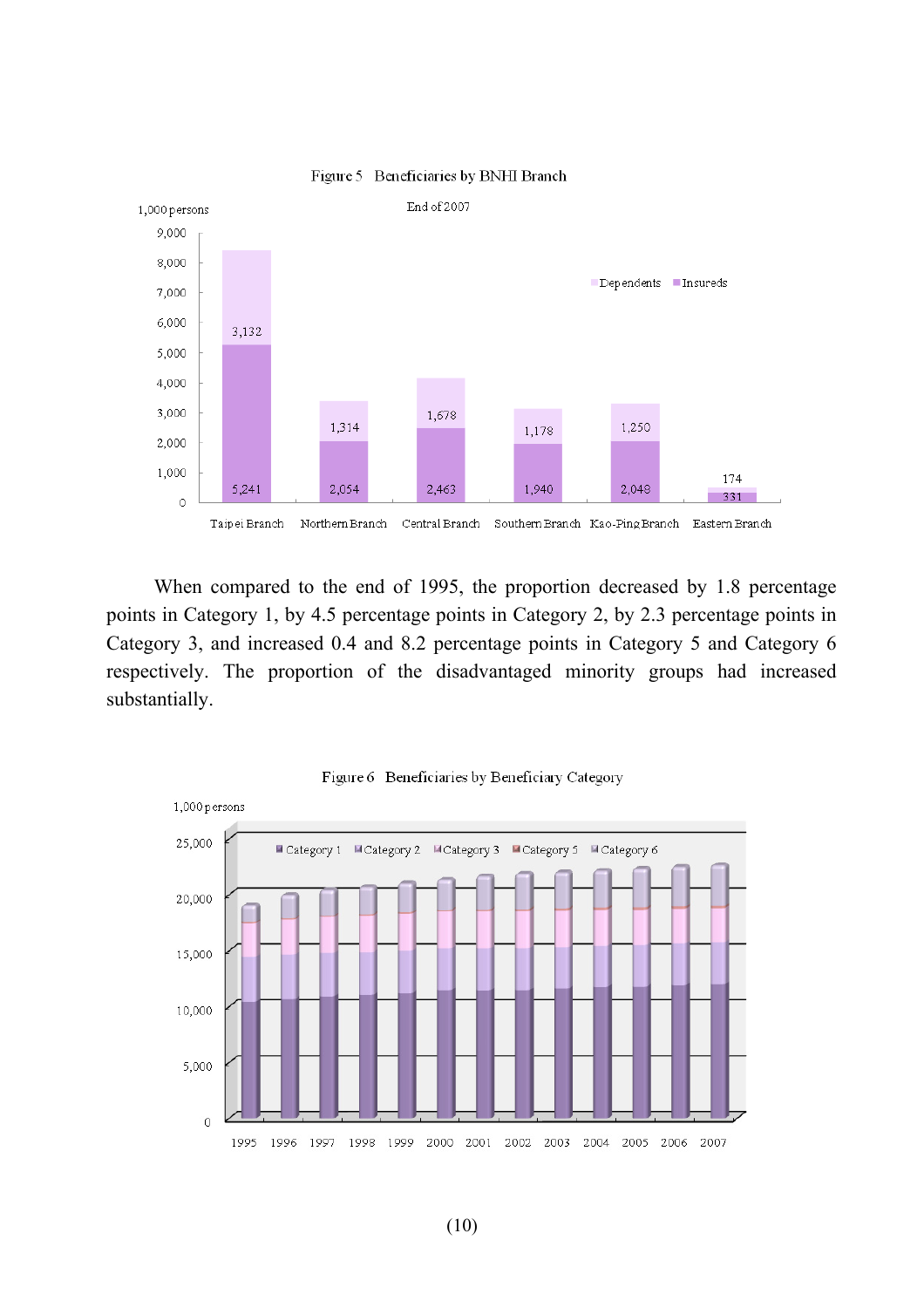### **III. The Insured Payroll-Related Amount**

According to Article 18 of the National Health Insurance Act, the premium payable by the insured in Categories 1 to 3 and their dependents shall be calculated on the basis of the insured payroll-related amount and the premium rate of the insured. Article 23 states that the insured payroll-related amount applicable to the insured in Category 3 shall be the average amount for those specified under items 2, 3 of subparagraph 1, and subparagraph 2 of paragraph 1, Article 8; provided that the insurer may adjust the level of insured payroll-related amount according to the financial viability of the insured and their dependents. Articles 25 and 26 state that the premium for those in Categories 4, 5, and 6 shall be the actuarial average premium per person based on the overall beneficiaries.

As of the end of 2007, the average insured payroll-related amounts were \$36,507 for the insured in Category 1, \$24,203 in Category 2, and \$21,000 in Category 3. The aggregate average insured payroll-related amount for the insured in Categories 1, 2, and 3 was \$31,427. If broken down further by subcategory, Item 1 of Category 1 had the highest average insured payroll-related amount at \$53,902, followed by Item 2 of Category 2 at \$51,037. Category 3 had the lowest average insured payroll-related amount at \$21,000. The premium was \$1,317 per person for insured in Categories 4 and 5, and \$1,099 per person for those in Category 6. In terms of the number of the insured in each level of insured payroll-related amount, the amount of \$21,000 covered the largest number of the insured at 3,408,842 individuals (24.2%), followed by \$17,280 with 1,339,958 individuals (9.5%) and \$43,900 with 446,354 individuals (3.2%).

When compared to the end of 1995, the average insured payroll-related amount showed an increase of 56.3% with the largest increase in 2002 with \$3,087 for Category 1, and an increase of 37.7% for Category 2. The average insured payroll-related amount for Category 3 showed a rising trend in the first three years, growing from \$16,501 to \$19,200. It was adjusted to \$21,000 at the end of 2007. The premium contribution rate was 4.55% in 2007, showing an increase of 0.3 percentage points from 1995.



(11)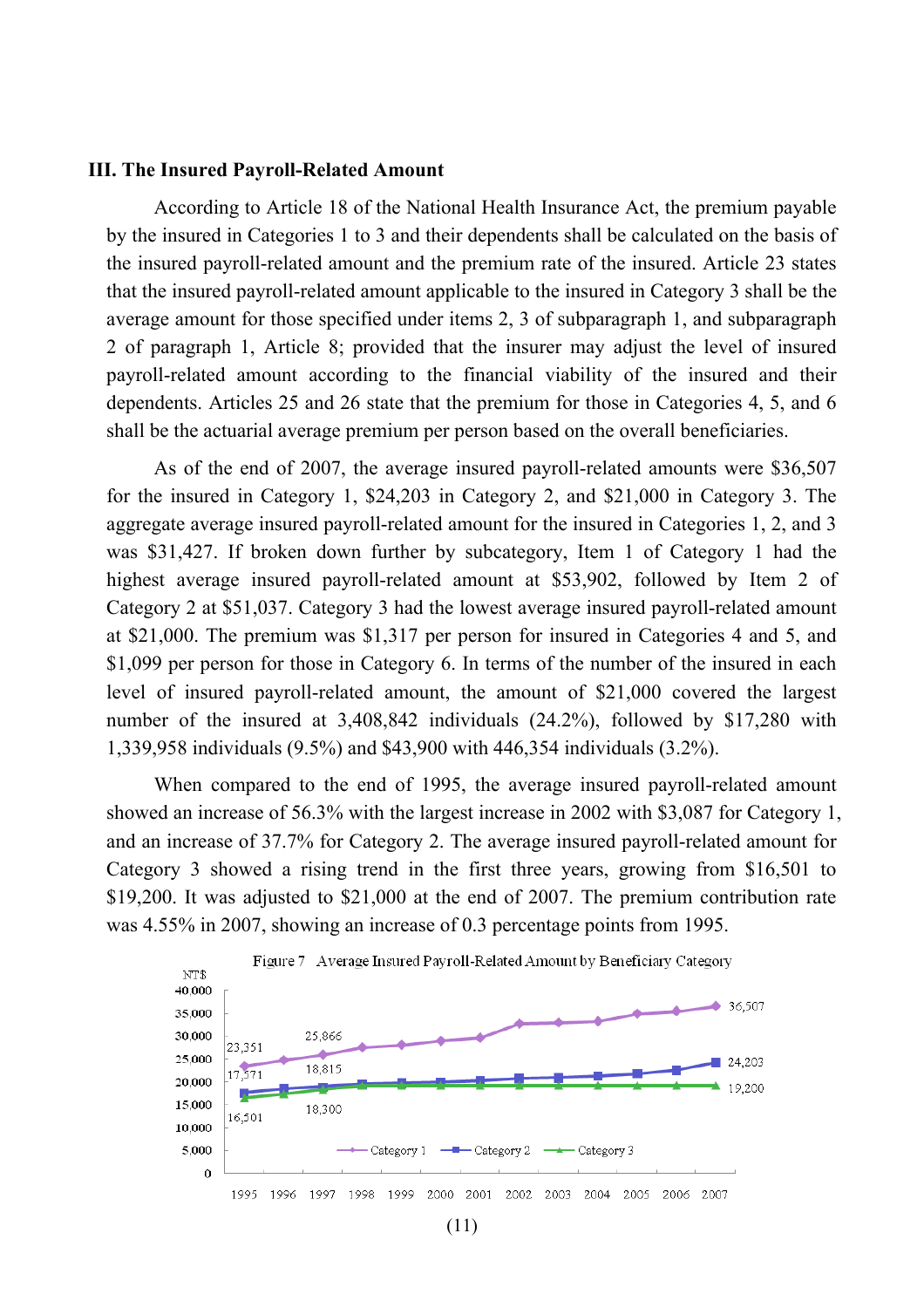# **IV. Premium contribution**

The main source of income for the NHI scheme is premium contribution. The rate of premium contribution varies by type of the insured. Category 4 beneficiaries, Low income households and unemployed veterans receive full subsidies from the government.



Premium receivable was \$370 billion in 2007, showing an increase of \$2.4 billion from the previous year and an annual growth of 0.7%. Premiums receivable were \$231.8 billion (62.6%) from Category 1, \$47 billion (12.7%) from Category 2, \$34.2 billion (9.3%) from Category 3, \$2.3 billion (0.6%) from Category 4, \$3.0 billion (0.8%) from Category 5, and \$51.7 billion (14.0%) from Category 6.



Total premium receivable in 2007 was \$370 billion.